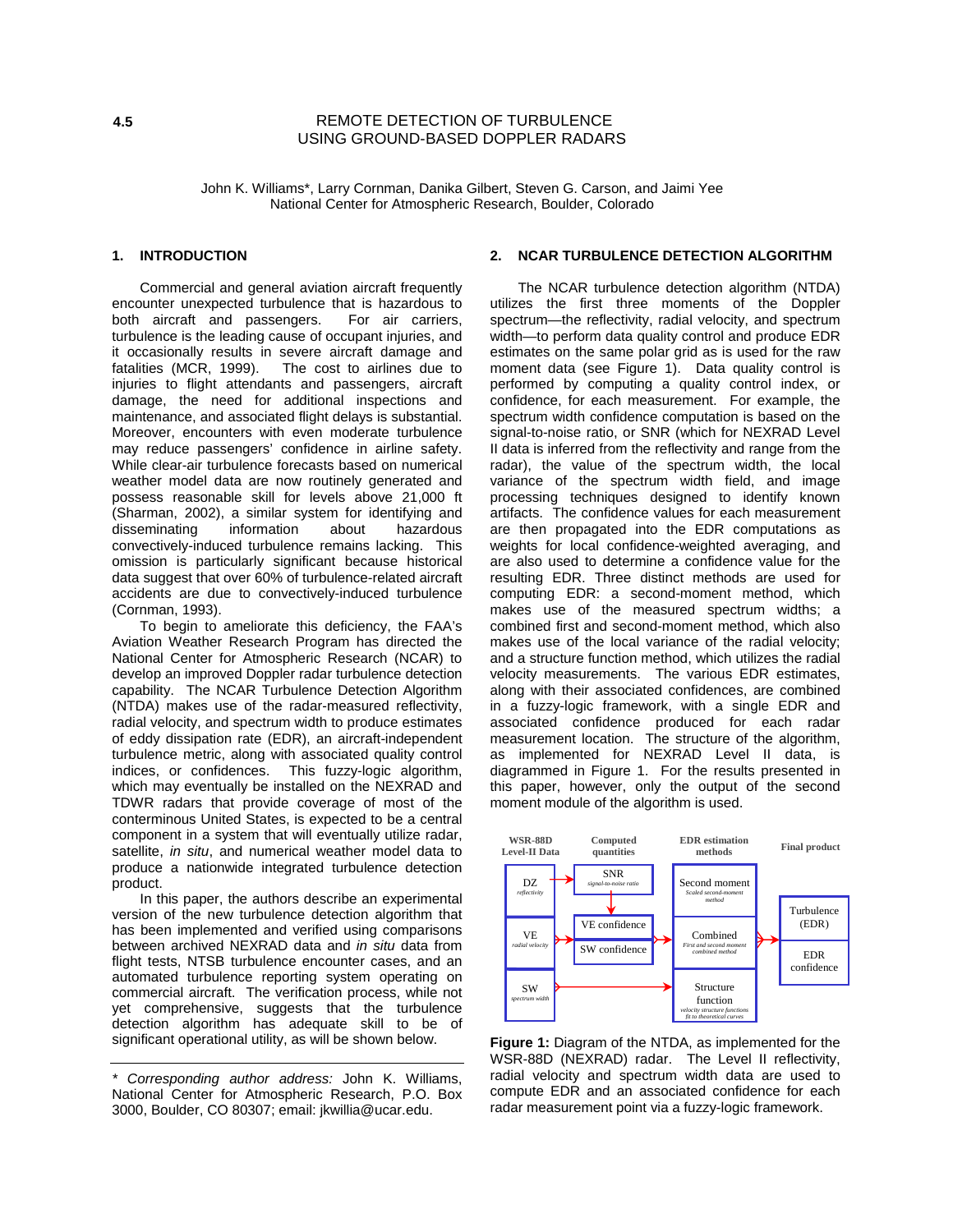# **3. NTDA VERIFICATION**

Development, tuning, and verification of the NTDA has been performed over several years using data from research aircraft (notably the SDSM&T T-28) and Doppler research radars, including the Mile High radar and CSU CHILL radar. Recently, however, it has become possible to obtain archived NEXRAD Level II data directly from the National Climate Data Center (NCDC) via a web-based interface, making it feasible to run the NTDA for any in-cloud turbulence case in which in situ turbulence data are available for comparison. Sources of high-quality in situ turbulence data include instrumented research aircraft, flight data recorder information supplied by the National Transportation Safety Board (NTSB), and EDR values generated by an automated reporting system currently operating on a number of United Airlines aircraft (Cornman, 1995 and 2004).

#### **3.1 NASA Flight Test Data**

In the spring of 2002, a series of eleven flights were performed by the instrumented NASA Langley B-757 aircraft as part of a successful test of an airborne radar turbulence detection algorithm developed by NCAR for the NASA Aviation Safety and Security Program's Turbulence Prediction and Warning Systems project. The high-rate winds data recorded by the aircraft comprise a dataset that is also ideal for evaluating the performance of the NTDA, run on archived Level II data from NEXRAD radars along the flight paths.

The B-757's 20 Hz vertical winds data were used to estimate eddy dissipation rate (EDR), an atmospheric turbulence metric, using a single parameter maximum likelihood -5/3 model that assumes a von Karman energy spectrum form. In particular, a sliding window of width 256 points was used, with spectral frequency cutoffs set at 0.5 and 5 Hz. This temporal window size corresponds to an along-path distance of about 3 km at the aircraft's average cruising speed. In Figure 2, these computed EDR values are depicted at 30-second intervals along the flight path in for NASA flights 230 and 232, which took place on April 15 and 30, 2002, respectively. During flight 230, moderate or greater (MoG) turbulence was experienced over northern and eastern South Carolina and eastern North Carolina, and each of those encounters was in a region covered by at least three NEXRADs having available archived data. For flight 232, MoG turbulence was encountered over north-central Alabama. Although as many as five NEXRADs provide coverage of this region, three of these (KGWX, KBMX, and KMXX) had no data available from the NCDC archives.

Comparisons between the aircraft data and the results from the NTDA running on the archived radar data were performed by locating the nearest three radar sweeps in space and time to each aircraft location. These were then utilized in two ways. First, a comprehensive series of overlay plots were generated to permit comparison between the aircraft EDR and the EDR computed by the NTDA for each sweep. Two sample plots are depicted in Figure 3 and Figure 4.



**Figure 2:** (Top) Flight path for NASA flight 230 on April 15, 2002, depicting EDR values scaled from 0 (blue) to 0.7  $m^{2/3}/s$  (red) at 30-second intervals. NEXRAD radar positions and 220-km range rings are superimposed, with red indicating that the radar intersected the flight path and the archived Level II data were available. The aircraft took off from Hampton, VA, and traveled counter-clockwise. (Bottom) A similar plot depicting a portion of the flight path for NASA flight 232 on April 30, 2002; the flight direction was again counter-clockwise.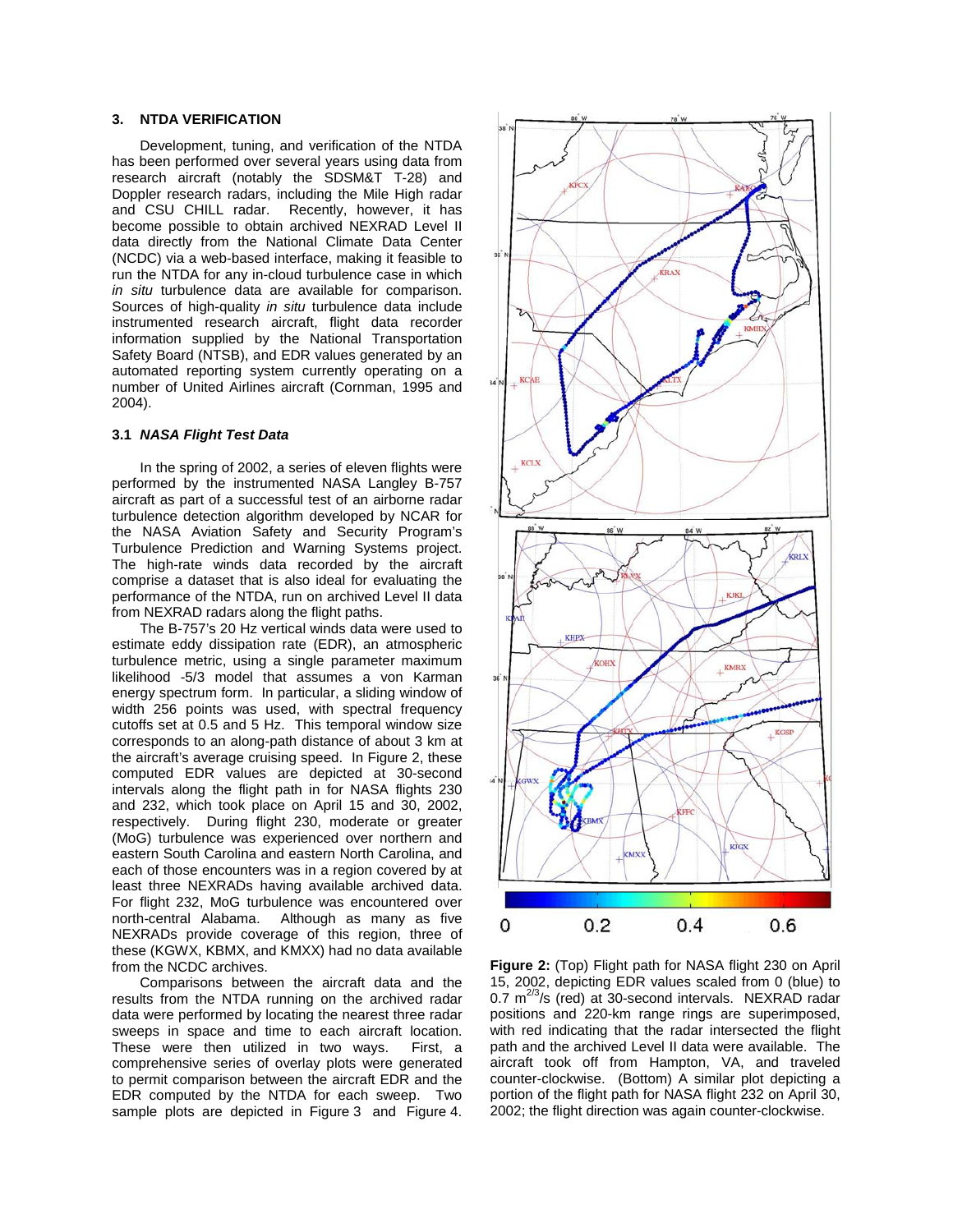

**Figure 3:** Overlay of in situ EDR values depicted along the aircraft track for NASA flight 230, 19:22:00-19:29:15, superimposed over the NTDA EDR values from the KLTX 2.4° elevation sweep beginning at 19:25:26. Both EDR values are on the same scale as Figure 2, ranging from 0 (blue) to 0.7  $m^{2/3}/s$  (red). The labels on the range rings and the axes represent the distance from KLTX, in km. The aircraft is within about 1 km of the sweep throughout this flight segment, and the radar reflectivity ranges from about 5-30 dBZ within the turbulent region.



**Figure 4:** Identical to Figure 3, except for NASA flight 232, 18:54:51-19:01:23, and KFFC 2.4° elevation sweep beginning at 18:57:51. The aircraft is again within about 1 km of the sweep, and the radar reflectivity ranges between about 5-15 dBZ in the region where the aircraft track intersects the radar-detected turbulence "hot spot".

Although precise collocation and quantitative matches were not achieved, both plots show that the radar successfully detected hazardous turbulence of about the right intensity in the region of the aircraft encounter. Moreover, both encounters were in regions of relatively low reflectivity ( $<$  30 dBZ in Figure 3 and  $<$  15 dBZ in Figure 4) where commercial aircraft commonly fly. On the other hand, no radar moments data were available near the location of the smaller MoG turbulence encounter north of the larger encounter in Figure 4; this highlights a limitation of any turbulence detection algorithm based solely on Doppler weather radar data: it is inherently unable to measure out-of-cloud turbulence.

A second level of processing was performed to extract the median reflectivity, SNR, and NTDA EDR values from a disc of radius 2 km around each aircraft location on each "nearby" radar sweep (time within 3 minutes and vertical displacement less than 3 km). The results are displayed in a series of timeseries plots for each radar depicting the radar-detected and in situ EDRs and reflectivity and SNR timeseries. In addition, a plot was designed to visualize the EDR values from all nearby sweeps from all appropriate radars and compare them with the aircraft EDRs. An example of such a "stacked track" plot for NASA flight 230, 20:07:10- 20:12:30 is shown in Figure 5. Note that the four radars that provide coverage of this turbulence encounter generate similar EDR estimates and that these match well with the co-located in situ values, providing compelling evidence of the NTDA algorithm's skill.



**Figure 5:** "Stacked track" plot for NASA flight 230, 20:07:10-20:12:30 depicting the colorscaled timeseries of aircraft EDRs ("AC", bottom stripe) and the 2-km disc median NTDA EDRs from the three nearest sweeps of radars KAKQ, KCAE, KCLX, KFCX, KLTX, KMHX, and KRAX. Gray indicates that the radar was out of range, whereas white depicts times for which a radar sweep was within range but contained no usable data. The EDR color scale ranges from 0 to 1  $m^{2/3}/s$ .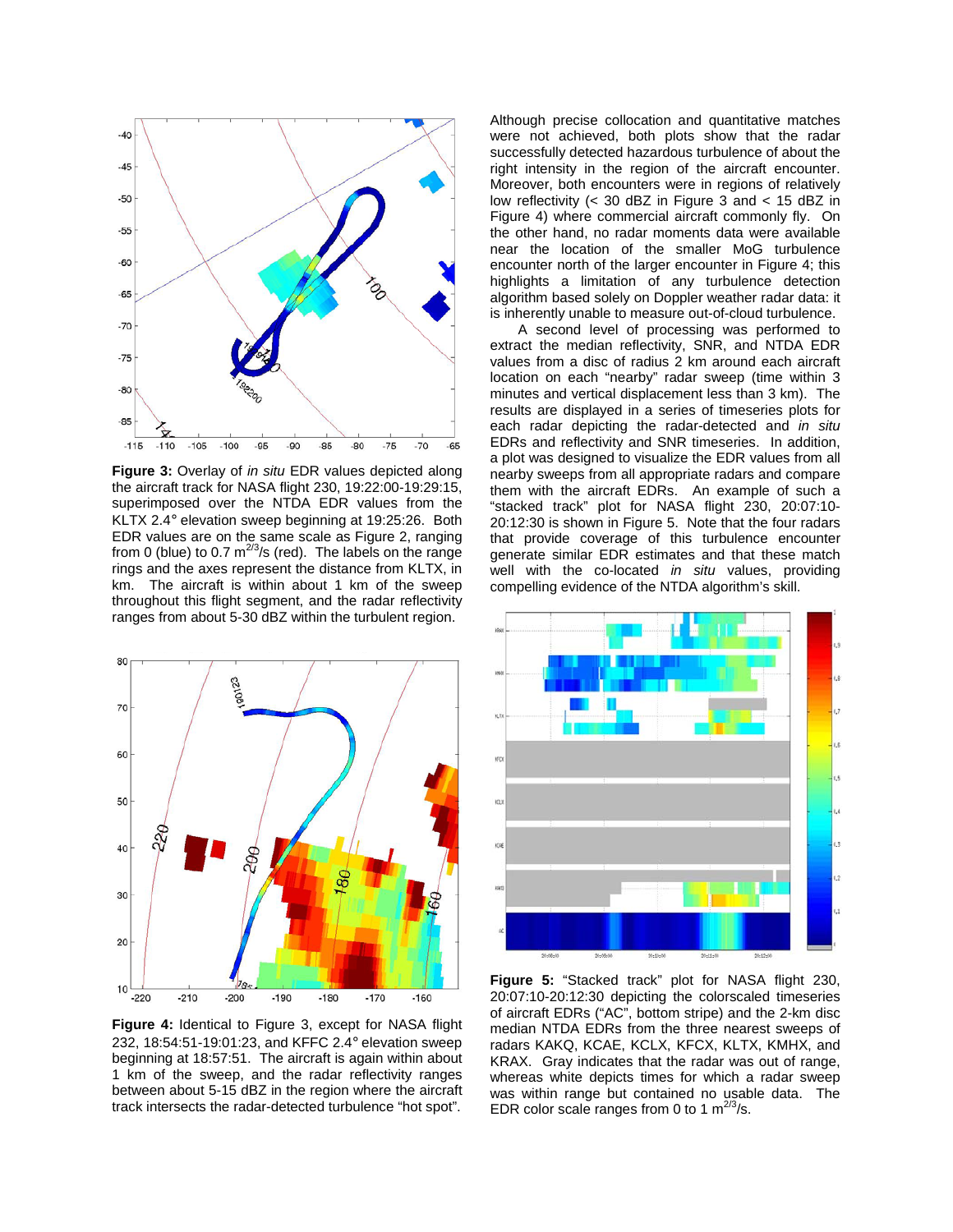The set of timeseries, overlay, and stacked-track plots generated by the analysis described above were used to score the ability of the NTDA to detect MoG turbulence encountered by the aircraft from 55 flight segment "events" drawn from the eleven flights of the NASA flight test. A similar scoring exercise performed using the output of the airborne radar turbulence detection algorithm identified 34 correct detections, 8 misses, 4 nuisance alerts, and 9 correct nulls (Cornman, 2003), producing a probability of detection (PoD) of 81% with a nuisance alert rate of 11%. For the NTDA analysis, 15 events had no available archived NEXRAD data intersecting them. Of the remaining 40, preliminary scoring identified 32 correct detections, 2 misses, 6 nuisance alerts, and no correct nulls, yielding a PoD of 94% and a NAR of 16%. This analysis suggests that the NTDA may have skill comparable to that of the airborne radar algorithm for detecting hazardous turbulence, but that more work needs to be done to reduce the number of nuisance alerts. However, it should also be noted that research flights aimed specifically at encountering turbulence may not provide a dataset representative of the conditions encountered by commercial aircraft in an operational environment, and so care must be taken in interpreting these results.

#### **3.2 NTSB Turbulence Encounter Cases**

In addition to flight test data, high-rate accelerometer data from flight data recorders (FDRs) provide information about turbulence that can be used to verify NTDA performance, and the NTSB has provided FDR data for several turbulence-related accident cases to NCAR for that purpose. These case studies are especially compelling because they represent accidental encounters that might have been prevented by an operational turbulence detection capability. Since these accidents are still under investigation by the NTSB, these data may not yet be released publicly, and hence a full description of the results cannot be provided here. However, two severe turbulence encounter cases are described based on the times and locations of the encounters.

The first case occurred on November 17, 2002, at 23:00 UTC as a regional jet was descending near Rockville, VA (approximately 37:44 N latitude, 77:43 W longitude, and 18,000 ft) en route to Washington National Airport. Fortunately, all passengers were in their seats in preparation for landing and none were injured, though the aircraft required extensive inspection. As Figure 6 shows, the NTDA successfully detected a coherent region of persistent, very strong turbulence—eddy dissipation rates well above 1.0  $m^{2/3}/s$ —in that region, despite very low reflectivity values between 10 and 15 dBZ there. Moreover, this diagnosis was available as early as twelve minutes before the encounter, suggesting the potential efficacy of an NTDA-based tactical turbulence warning system for this case.

A second turbulence encounter case occurred on August 6, 2003 at 20:57 UTC as an Airbus A340 was at cruise altitude over Walnut Ridge, AR (approximately 36:33 N latitude, 90:42 W longitude, and 31,000 ft) en

route to Houston, TX. Figure 7 depicts the NTDA EDR values produced from the four 2.4° radar sweeps from KPAH immediately preceding the encounter time. In this case, the NTDA detected hazardous turbulence at the location of the encounter fourteen minutes in advance, and the extent and magnitude of the turbulence increased over subsequent scans. The radar reflectivity grew from about 10 to 30 dBZ at the location of the encounter during this time, but its magnitude would likely not have appeared dangerous to



**Figure 6:** NTDA EDR from KAKQ 2.4° sweeps at 22:49, 22:55; 23:06, 23:12 UTC on November 17, 2002, ranging from 12 minutes before to 11 minutes after the severe turbulence encounter described in the text, which occurred at the location marked by the "X". Note the unusually large EDR scale, from 0 to 1.85  $\text{m}^{2/3}/\text{s}$ .



Figure 7: NTDA EDR from KPAH 2.4° sweeps at 20:37, 20:43, 20:49, and 20:54 UTC on August 6, 2003, ranging from 20 minutes to 3 minutes before the severe turbulence encounter described in the text. The EDR color scale ranges from 0 to 0.7  $m^{2/3}/s$ .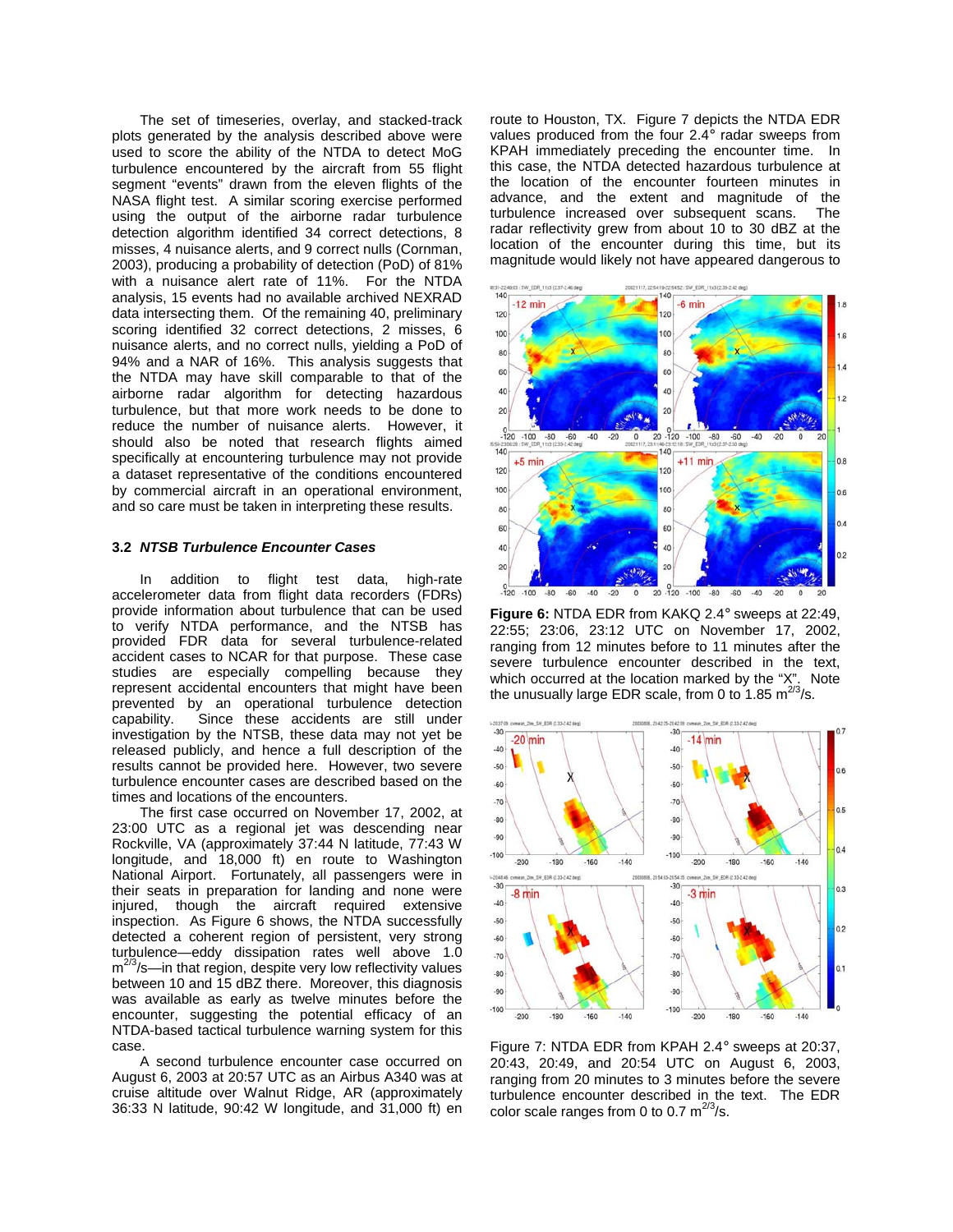the pilots. It appears that an NTDA-based turbulence warning system would have been capable of providing adequate warning for this case, and thus possibly prevented the 43 minor injuries, two serious injuries, and minor damage to the aircraft that resulted from the unexpected turbulence encounter. However, the quickly-evolving nature of convective turbulence illustrated by this case will require that the latency<br>between the radar measurement and the between the radar measurement and the communication of the turbulence hazard to the pilot be very small for the warnings to be effective.

#### **3.2 In situ Turbulence Reports**

While FDR data cases like those described above provide valuable information on hazardous turbulence encounters, the number of events is insufficient to draw statistically meaningful conclusions. On the other hand, the Cornman in situ turbulence algorithm (Cornman, 1995 and 2004) is currently installed on about 200 United Airlines B-737 and B-757 aircraft, and efforts are underway to deploy it on additional aircraft types and airlines in the near future. The in situ algorithm provides median and peak EDR values reported at intervals of one minute or less, thereby supplying a large dataset of objective turbulence measurements in locations and conditions where aircraft commonly fly. When an conditions where aircraft commonly fly. automated method to quality control these data is completed, several hundred flight hours per day of in situ turbulence information will be available for use in comparing to NTDA-derived values and producing a comprehensive statistical analysis.

An illustration is provided using a segment from a flight from Chicago to Salt Lake City that began just after midnight UTC on November 18, 2003. Figure 8 and Figure 9 depict the peak in situ EDR measurements obtained from the automated reporting algorithm, represented by colors in circles along the flight path as the aircraft flew from east to west across Iowa and western Nebraska. In Figure 8, the aircraft track is overlaid on the radar-measured reflectivity at 31,000 ft the average cruising altitude for the flight—obtained by merging data from the KLNX, KUEX, KOAX, KDMX, KDVN and KILX NEXRADs onto a 2 km x 2 km x 2,000 ft grid. Three distinct instances of elevated in situ EDRs may be observed: 00:11 - 00:12 over east-central Iowa, 00:27 - 00:33 over western Iowa, and 00:46 - 00:48 UTC over northeastern Nebraska. The valid time of the radar analysis is 00:30, meaning that it used radar sweeps collected between 00:24 and 00:30. At that time, which coincides with the second turbulence encounter, the radar-measured reflectivity was less than 10 dBZ along the flight path. This implies that the cloud would not have been visible on an airborne radar display, although the pilots appear to have been deviating around a more intense echo further south. The merged confidence-weighted mean NTDA EDRs shown in Figure 9 show a good match with the beginning of this turbulence encounter, although the last and most intense part occurred out of cloud and hence no direct EDR measurement was possible. This case suggests the importance of developing diagnostics for EDR in the vicinity of convection to augment the direct in-cloud turbulence detection capability.



Figure 8: Automated in situ reports of peak EDR over 1 minute segments from a flight from Chicago to Salt Lake City on November 18, 2003, represented as colored circles scaled from 0 (blue) to 0.7  $m^{2/3}/s$  (red). The flight track is overlaid on the radar reflectivity at 31,000 ft obtained from merging data from the KLNX, KUEX, KOAX, KDMX, KDVN, and KILX NEXRADs recorded between 00:24 and 00:30 UTC and gridding them onto a 2 km x 2 km x 2000 ft grid. The reflectivity scale, shown below the plot, ranges from -10 to 30 dBZ.



**Figure 9:** Identical to Figure 8 but with the aircraft track overlaid on the NTDA EDRs at 31,000 ft obtained by performing confidence-weighted averaging of the values recorded by the KLNX, KUEX, KOAX, KDMX, KDVN, and KILX NEXRADs between 00:24 and 00:30 UTC. Both the in situ and NTDA-derived EDRs are represented on a color scale from 0 to 0.7  $m^{2/3}/s$ .